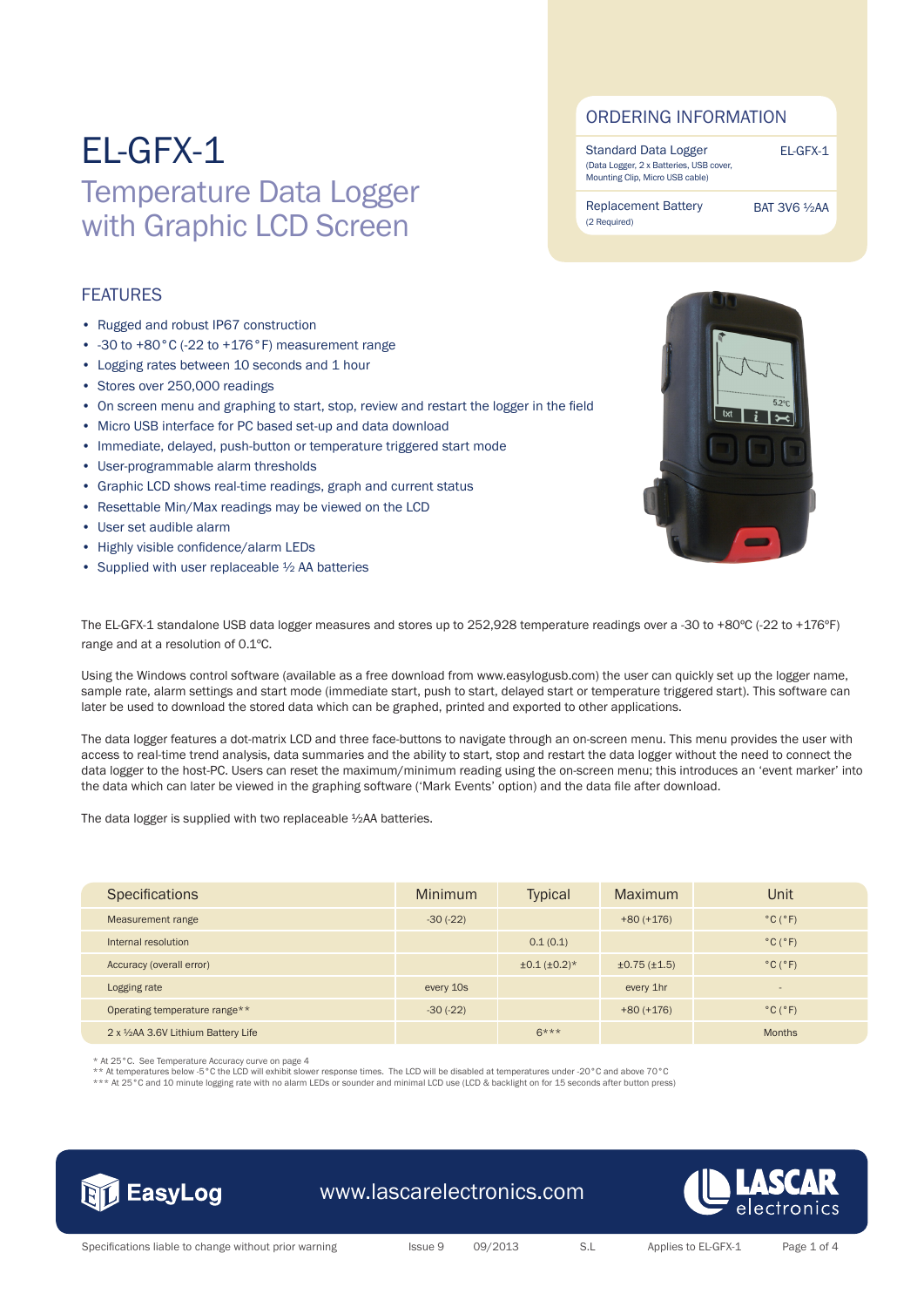# EL-GFX-1 Temperature Data Logger with Graphic LCD Screen

### EL-WIN-USB (CONTROL SOFTWARE)

Lascar's Easylog USB control software is available to download from www.easylogusb.com. Easy to install and use, the control software runs under Windows XP, Vista and Windows 7. The software is used to set-up the data logger as well as download, graph and export data to Excel. Each stored logging session is saved as a separate file.

The software allows the following parameters to be configured:

- Logger name
- Measurement parameter (°C or °F)
- Logging Rate (user-selectable between 10 seconds and 1 hour)
- High and low temperature alarms
- Immediate, delayed, push-button or temperature triggered start mode
- Disable or enable LEDs and sounder with delayed activation
- Display and backlight behaviour after button press

The latest version of the control software may be downloaded free of charge from www.easylogusb.com

## **DIMENSIONS**

All dimensions in mm (inches)

38.0 (3.46) 88.0 (3.46)









## www.lascarelectronics.com



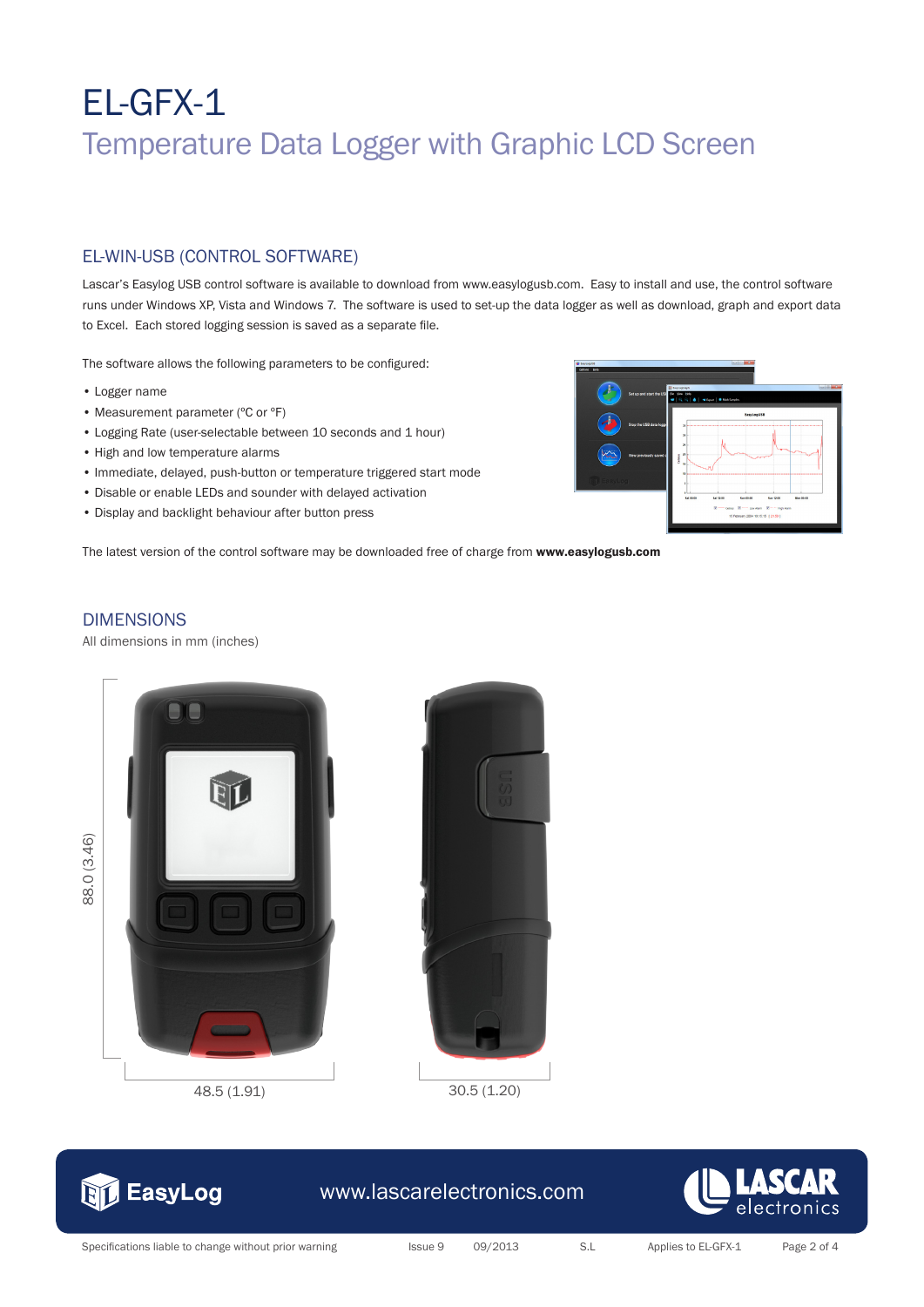# EL-GFX-1 Temperature Data Logger with Graphic LCD Screen

### MENU BUTTON FUNCTIONS AND LED SCREEN INDICATION



*Please note that screens may vary slightly depending on model. EL-GFX-1 screens shown.*

#### BATTERY INFORMATION

We recommend that you replace the batteries every 6 months, or prior to logging critical data.

#### *Replacement*

The EL-GFX-1 does not lose its stored readings when the batteries are discharged or when the batteries are replaced; however, the data logging process will be stopped. If the batteries are changed within a 2 minute window the EL-GFX-1 will retain its settings (internal clock and logging mode). This will allow logging to be restarted without additional connection to a PC via USB.

Only use 2 x 3.6V 1/2AA lithium batteries. Do not mix battery types and do not mix new and old batteries. Before replacing the batteries, unplug the EL-GFX-1 from the PC.

#### WARNING

Handle lithium batteries carefully, observe warnings on battery casing. Dispose of in accordance with local regulations.

#### *Passivation*

If left unused for extended periods of time, the Lithium batteries used in the EasyLog range of data loggers naturally form a nonconductive internal layer, preventing them from self-discharge and effectively increasing their shelf life. When first installed in the data logger, this may cause a momentary drop in the battery voltage (the Transient Minimum Voltage) as the internal layer is broken down, resulting in the data logger resetting. Inserting the batteries in the data logger and leaving it connected to a PC for about 30 seconds will remove this layer. After this, remove and re-install the batteries to reset the data logger. Overall battery life will not be affected.



www.lascarelectronics.com